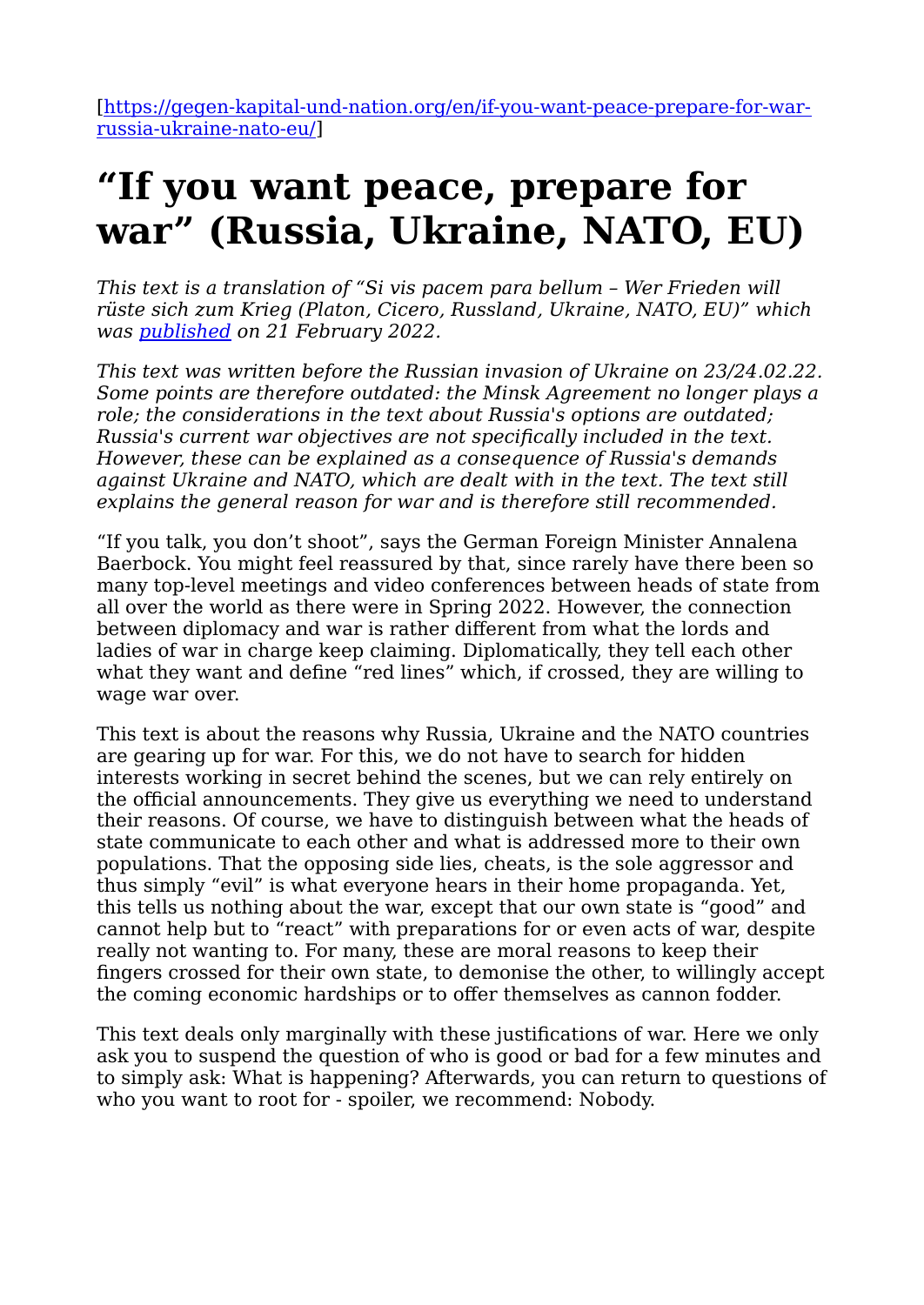# **What is Russia demanding, what is the "West" demanding?**

The protagonists tell each other what they want from each other. These demands and the answers to them are listed here at the beginning, firstly to outline the scope of all that plays a role and secondly to make clear that none of these demands are new, they have been known for a long time. This is important to note because it explains that the potential reasons for war lie deeper than any concrete events in Spring 2022.

- 1. Russia demands
	- An end to NATO's eastward expansion. At least Ukraine must not become a NATO member; but this also covers Georgia, the Republic of Moldova, Sweden and Finland.
	- Implementation of the Minsk Agreement, i.e. above all: direct negotiations with the separatists and the securing of autonomy statuses. The West must exert pressure on Ukraine to promote this.
	- Stop the armament of Ukraine by Western powers.
	- Stop arming other Eastern European NATO countries and holding NATO manoeuvres there.
	- In particular, a halt to stationing certain weapons systems in the Eastern European NATO countries – accompanied by the accusation that this undermines some treaties of the past.

This is summed up in the demand for security guarantees in Europe and for Russia. In addition, there are demands in matters of form:

- Direct negotiations with the US (instead of only with Germany or France).
- Direct negotiations with NATO instead of, for example, within the framework of the OECD.
- What the West demands from Russia, or how the West reacts to these 1. demands
	- No end to the "Open Door Policy": If a state intends to apply or applies for NATO membership and NATO members agree, it gets the prospect of membership.
	- Russia should recognise the right of peoples to selfdetermination = withdrawal of Russian troops from Crimea, from Eastern Ukraine as well as from Georgia (from Russia's point of view: Abkhazia and South Ossetia) and Moldova (from Russia's point of view: Transnistria).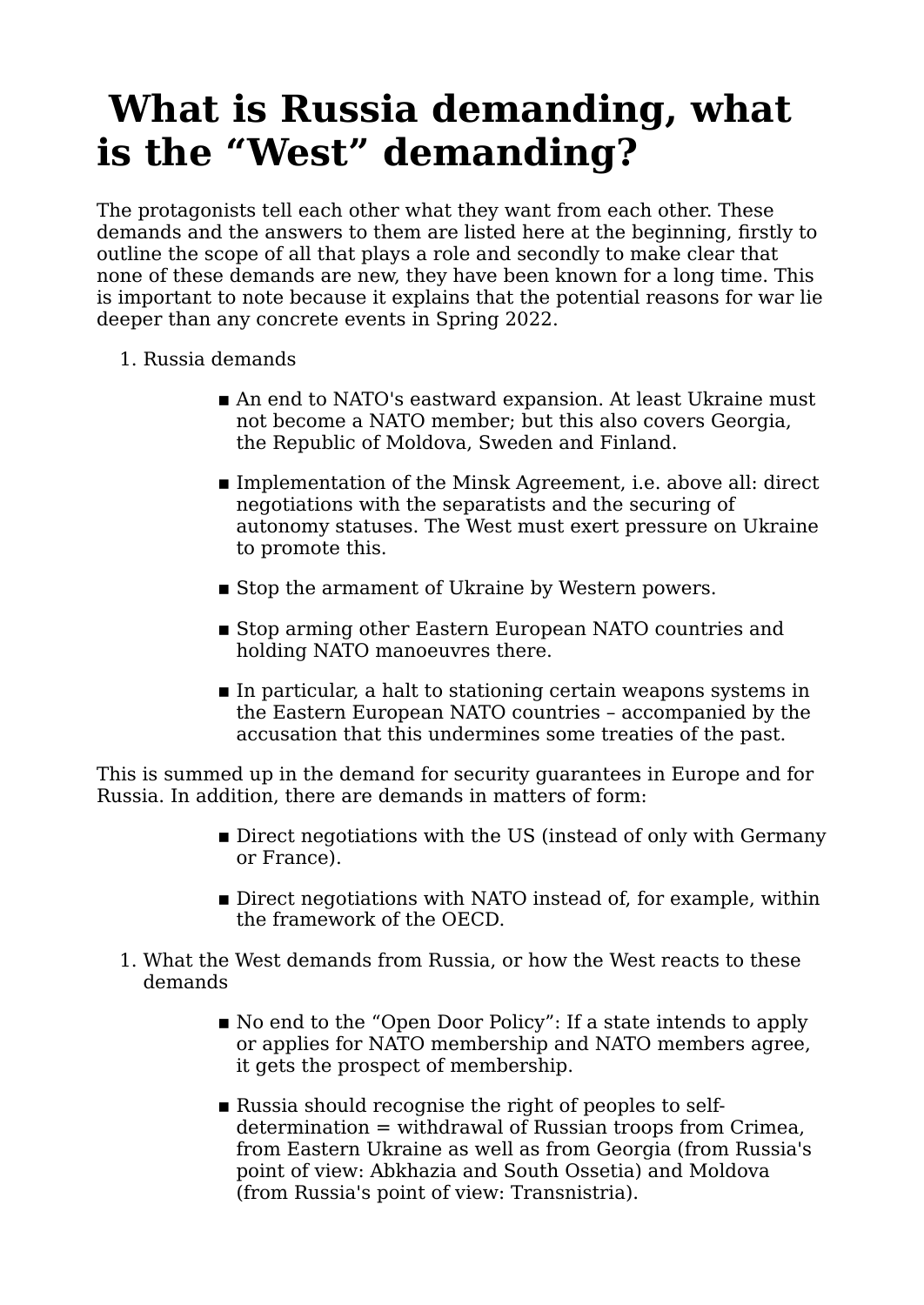Russia's manoeuvres near the Eastern European states must ■ stop.

■ In particular, a halt to the stationing of certain weapons systems on the borders with the Eastern European NATO states - accompanied by the accusation that this undermines some treaties of the past.

As already noted, none of these demands from Russia or NATO are new. The adversaries have been pestering each other with them for years. One thing may have changed in the present, though: The US, or rather the new president, is talking more directly to Putin and taking on the issue more – without hinting at a compromise.

# **All sides affirm that they do not want war. But threats are made in abundance.**

#### **[Russia:](https://www.dw.com/en/nato-uk-will-support-ukraine-if-invaded-by-russia-but-wont-send-troops/a-60602536) "We don't want war, we don't need it at all".**

The Russian UN Ambassador is summarised as follows by the German newspaper *Handelsblatt* on 1 Feb 2022:

"Russia does not want to start a war in Ukraine even if demands for security guarantees from NATO and the USA fail, according to its UN ambassador. 'I can rule that out', Russia's representative to the UN, Vasily Nebenzua, said in New York, according to the Interfax agency. Even if negotiations on security in Europe fail, there will be no Russian incursion into Ukraine, he said. Nebenzua had accused the USA at the UN meeting on Monday of trying to provoke a war in Europe. Russia sees itself threatened by US weapons and NATO and is therefore demanding security guarantees. At the same time, the leadership in Moscow does not rule out intervention in the conflict over eastern Ukraine should Kyiv attempt to take back the breakaway territories in the Donbas by force with a military operation. Russia could invade there, invoking its military doctrine to protect its citizens."

The Russian UN ambassador states that its demands against NATO are not linked to a threat of war, only to insert a BUT at the end. With the military action on the part of Kyiv against the eastern provinces, Russia has certainly given itself a rather flexible reason for entering the war: For it is clear that the government in Kyiv aims to take back the breakaway republics and for this purpose is deploying its military and arming itself. It is a known fact that war is constantly being waged on the front lines inside Ukraine.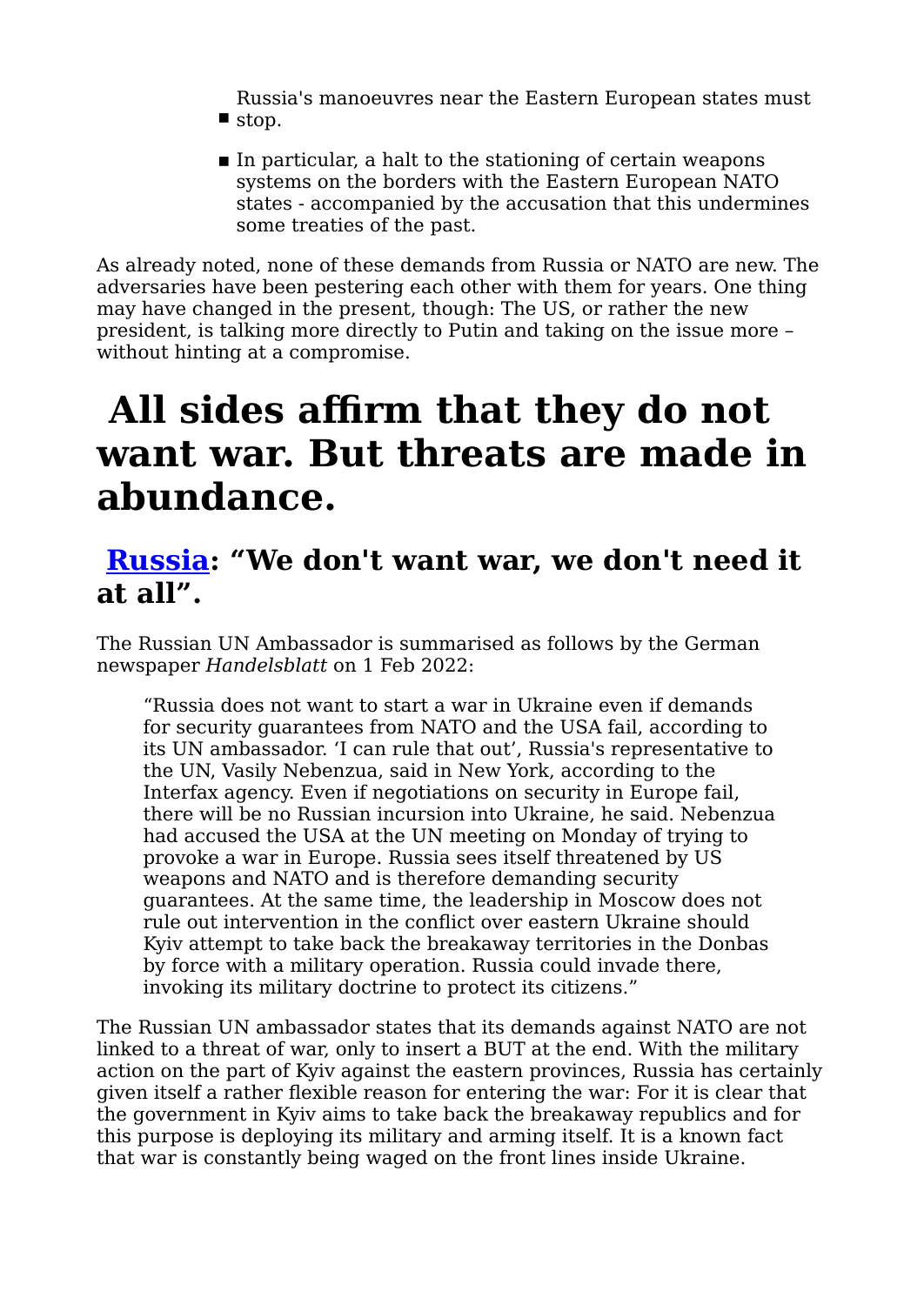On this basis, Russia has indeed issued a threat of war. Russia can decide that Ukraine desires to take back the eastern provinces with military operations at any time: this is a question which it simply places within its decision-making jurisdiction. Russia could have established this as a fact several years ago and could just as easily establish it today as in a fortnight or a year.

By linking demands on NATO with this occasion for entering the war, which can be interpreted broadly, Russia is making it clear to the West: react to our demands, otherwise, we will take the liberty of decisively changing the situation in Ukraine not only indirectly via arms deliveries, but directly with Russian military power.

If Russia feels that there is too much military involvement on the part of Kyiv on the borders of the eastern provinces (or too little respect for its demands on the part of NATO), then Russia has several options: Increased armament aid for the eastern provinces, sending in mercenaries or even sending in its own soldiers. If Kyiv, in turn, were to use this as a reason for intensified military action, Russia could in turn wage war on western Ukraine (or militarily prevent the government in Kyiv from moving troops), not to annex all of Ukraine, but to finalise the de facto secession of the eastern provinces.

Alternatively: do nothing at all, end the mass manoeuvres around Ukraine, and then simply repeat them in three or six months. In this way, Russia keeps NATO on its toes, but can still make the transition at any time or simply speculate that its threats are escalating the differences of interest within NATO - more on this in a moment.

#### **[NATO:](https://elpais.com/infografias/2022/02/respuesta_otan/respuesta_otan_eeuu.pdf) "does not seek confrontation".**

So NATO does not want a war either, but they do want to "defend" a lot, and that with a clear forward momentum. Here, however, the positions within NATO also diverge a little.

Nobody wants to attack Russia *now*. But the US, Poland and the Baltic states are working hard to rearm Eastern Europe, including the new NATO states so that at some point they can work their way out of a nuclear stalemate with Russia and make war against it realistically winnable through superior weapons systems and without immense collateral damage. All European states are working on this, but for some with the brakes somewhat engaged – more on this in a moment.

Ukraine is happy to be rearmed by its hoped-for NATO partners. The USA, Great Britain and the Baltic states are eager to comply. Other countries are more cautious – again, see below.

But NATO's position is clear: it will not directly intervene in support of Ukraine in the event of military action by Russia. If Ukraine should now become a bigger battlefield than it already is then only one thing is promised: tough economic sanctions against Russia up to the threat of the economic policy "atomic bomb": exclusion from the SWIFT system, i.e. exclusion from the international payment system based in Brussels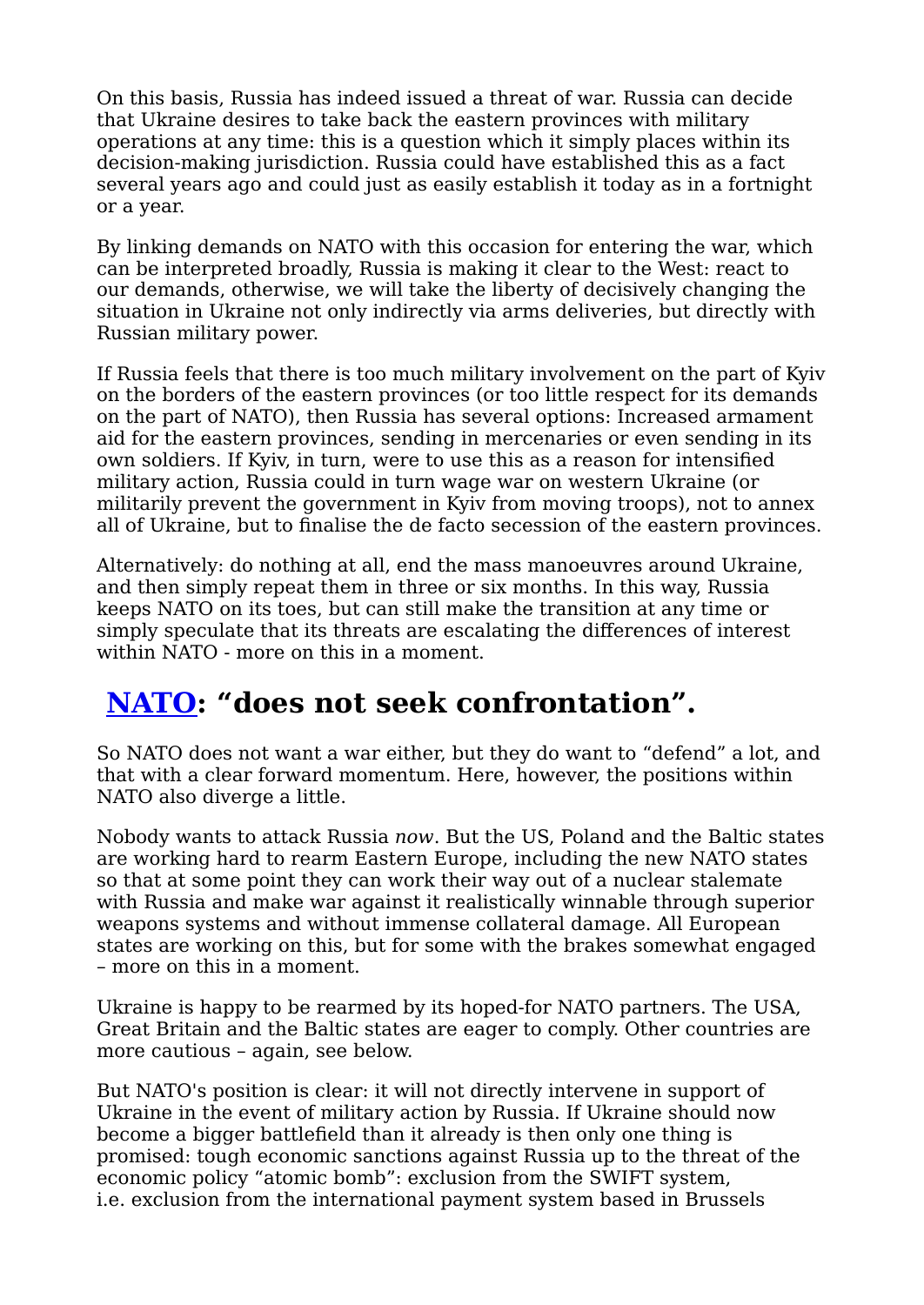through which all private bank transfers are made globally. Immediately, Russia would be excluded from almost all international trade.

Concerning economic sanctions, it is above all Europe itself that is addressed and then affected. In this respect, some states are somewhat hesitant, especially Germany with its [Nord Stream 2](https://en.wikipedia.org/wiki/Nord_Stream#Nord_Stream_2) project. Much revolves around the disciplining of these NATO partners by the US, with its European junior partners cheering it on.

NATO is responding to Russia's demands to "stop arming Eastern Europe" with a united and demonstrative additional deployment of troops in these areas. Almost all powers are committed to this.

# **For what kind of peace are all sides prepared to wage a war or, currently, prepared to let Ukraine wage one?**

Both Russia and NATO are concerned with nothing less than the peace order in Europe. Both equate this with a "security architecture". Peace can only be achieved if the military force mobilised by all sides is properly coordinated and correctly deployed. Here, what is "correct" is a matter of divergent positions based on national interests. There are considerable differences between Russia and NATO in principle, but also between the NATO countries themselves.

Quite a few recent wars have been legitimised by the West with human rights, along the lines that some people must be supported and defended against a dictator or an unjust regime. Against these wars, Russia has always upheld the right of peoples to self-determination (Yugoslavia, Syria). In the battle for legitimacy over the current peace order in Europe, NATO, on the other hand, highlights the peoples' right to self-determination when they demand of Russia that decisions by governments to join NATO must be respected.

Human rights or the right of peoples to self-determination are not empty formulas, they are indeed principles of the international world order. But international agreements are either respected by states or not. In the end, it depends on the economic and military power of the states involved whether one or the other principle is applied. In any case, the principles are suitable for displaying a war as good or bad.

Concerning the order in Europe, Russia does not necessarily go along with the peoples' right to self-determination. In places where an uprising, like the Maidan, deposed the old government, Russia does not recognise the new one. Secondly, it denies that a government can do whatever it wants in terms of security policy without taking Russia's security interests into account. It has used its military means to throw a spanner in the works of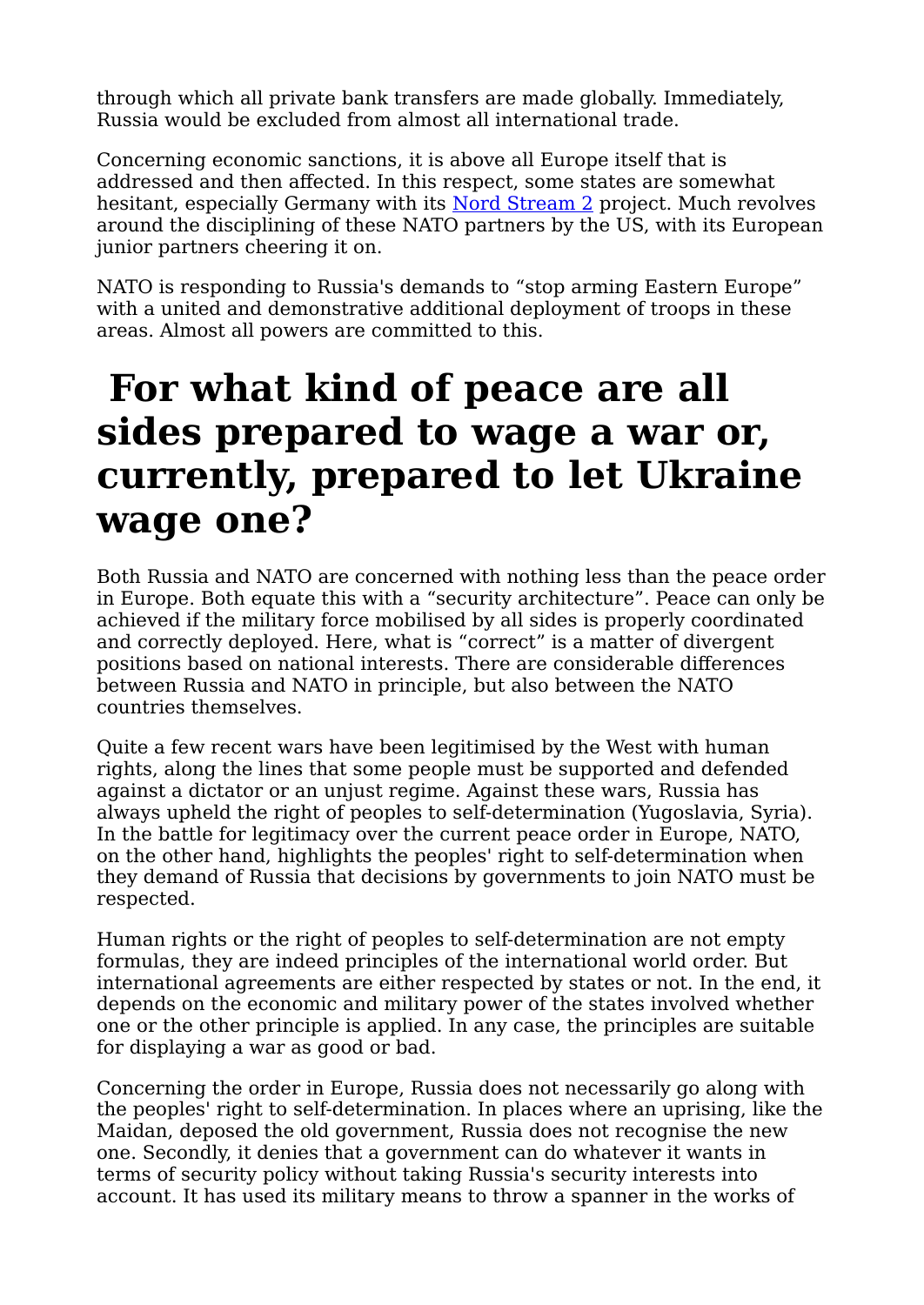NATO's peaceful eastward expansion in the case of Ukraine. In Moldova and Georgia, Russia has long supported provinces that rebel against a Western orientation.

To unpick the situation, it makes sense to start with the EU.

#### **The EU and the peaceful enlargement towards the East.**

The dissolution of the Soviet Union involved the creation of many new states and the detachment of old Eastern bloc states from old obligations. In the calculations of the various communist and other new parties, especially in Russia, the old interstate economic rules of the socialist countries (Council for Mutual Economic Assistance – CMEA) were regarded as dead weights for their new capitalist-oriented national awakening programmes. At the same time, the old economic interdependencies were speculated on in the way capitalist-oriented states are expected to: they are material for extracting advantages for the national economy, if need be at the expense of the other nation.

This and the conversion of the former planned economy to a capitalist one destroyed many national economies. Newly founded or released from old obligations, these states became cases for the IMF.

The EU states saw an opportunity here. Gradually, the following offer was made to the states in various waves of EU enlargement: Work towards becoming an EU member. To do this, you have to adopt all the rules of the EU that already exist as a complete package. This has the advantage that capital from the EU (if it wants to) will come to you. The price: you have to adopt the EU's free trade and product standard rules, which are incompatible with your old economic relations with your neighbours further east. Because those who are part of the EU's internal market are no longer allowed to make their own independent customs policies but must observe the tariffs set by the EU in regards to non-EU countries. Compromises are out of the question – that's "just" how the EU works.

If states agreed to this then this increased the pressure on their partners further east. These lost another piece of their national economy because their neighbour joined the EU and previous trade rules were terminated. This was a good basis for the EU's offer to these neighbours.

Joining the EU (or working towards it) is pretty much the same as joining NATO. This is another "advantage" that the EU can put on the table as an offer.

The free movement of workers, which beckons with EU membership, is an advantage for states that speculate on getting at least foreign currency (= world money such as Euros or Dollars) through the remittances to home, made by their nationals who become migrant workers. For many wagedependent people, freedom of movement seems promising because they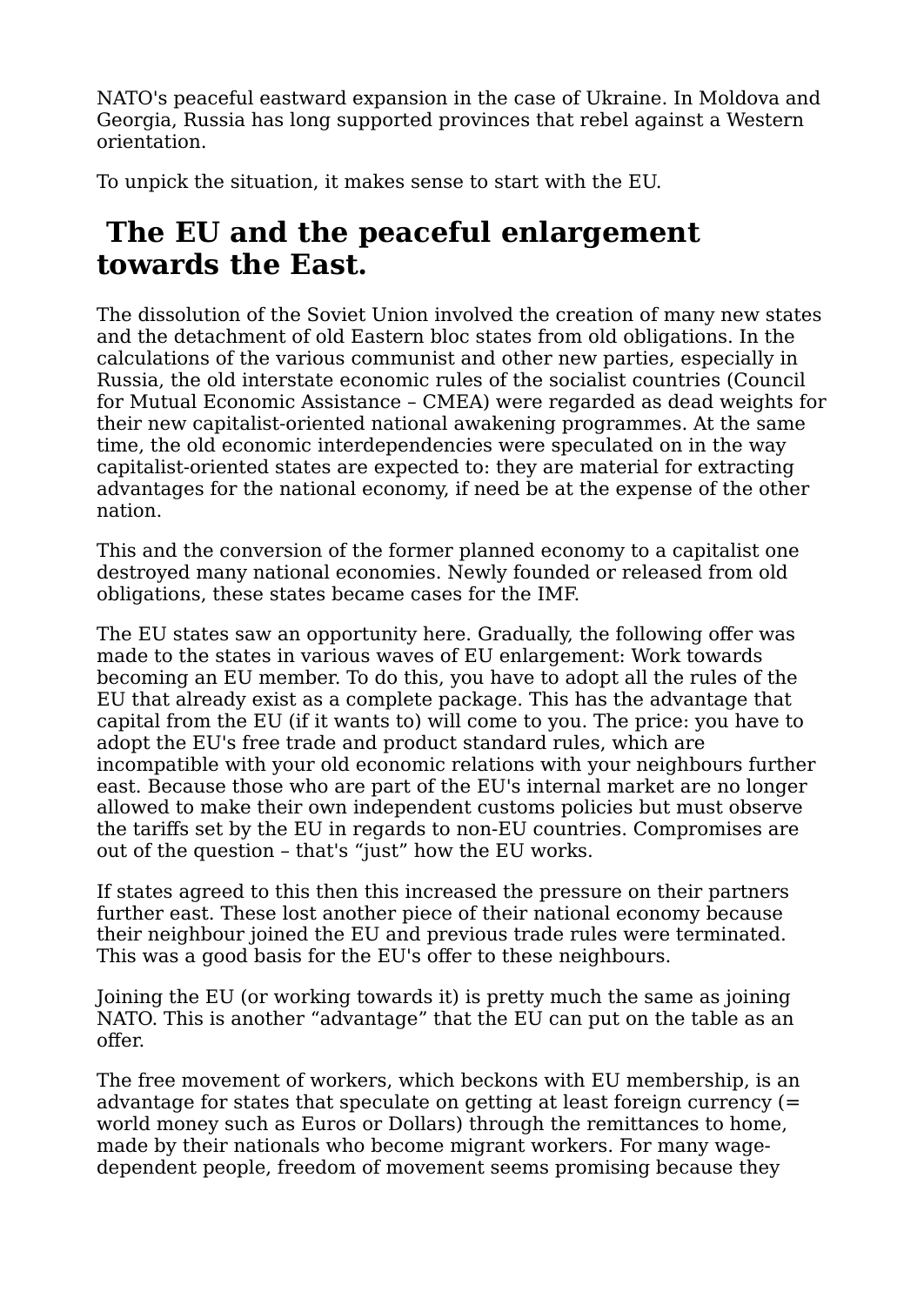have been made unemployed due to the conversion of the real-socialist planned economy to a free-market economy.

At least among parts of the population (especially students), the VISA-free movement in the EU and the enforcement of certain legal standards in terms of freedom of expression are understood to mean that "Go West" is a thing worth aspiring to. This is mentioned here because it plays a role in the "Maidan" uprisings.

Further east, the EU has certain problems with its process of peaceful conquest of Eastern Europe. In Ukraine, Belarus, the Republic of Moldova and Georgia, there are notable proportions of the political elites and also parts of the population who are not easily convinced to simply join the EU. In the West, this is seen as "seesaw politics". Even if a government that is described as "pro-Western" is in power, it cannot bring itself to decide on a pro-EU course without hesitation, because this is tantamount to breaking economic relations with Russia (as mentioned above, this is because of the EU's insistence to adopt all EU rules, which rules out any compromise). Often, the states benefit in particular from comparatively cheap oil and gas from Russia.

Russia, however, has no economic development path to offer to these states either, so the governments always manoeuvre back and forth between Russia and the EU in their national interest.

In this mixed situation, so-called "popular uprisings" occurred, which the West recognised as justified, supported with infrastructure and, as soon as in power, with money and finally with arms supplies.

Here, Russia has intervened militarily several times. It has militarily supported those parts of the country that positioned themselves more pro-Russian. In the case of Belarus, Russia supports the government.

Every EU enlargement has been an economic drain on Russia's interests. More and more states have been broken out of its customary economic and trade relations. This is reason enough for Russia to reject the EU's eastward enlargement. However, an even stronger reason for rejection is the linkage of EU=NATO.

By providing military support to certain regions of states, Russia has thus made the following clear:

The "peaceful" conquest of Eastern Europe, which was contrary to Russia's interests, was based, on the one hand, on the economic superiority of the EU and its powerful national economies. The EU states were able to jointly make economic offers to and create hardships for other states which the former Eastern bloc states simply could not refuse, while Russia could hardly offer anything in return except cheap gas and oil.

On the other hand, the EU and the eastern EU candidates could only afford to be insolent towards Russia because and as long as the competition of weapons did not come into play. Binding entire states to the EU with the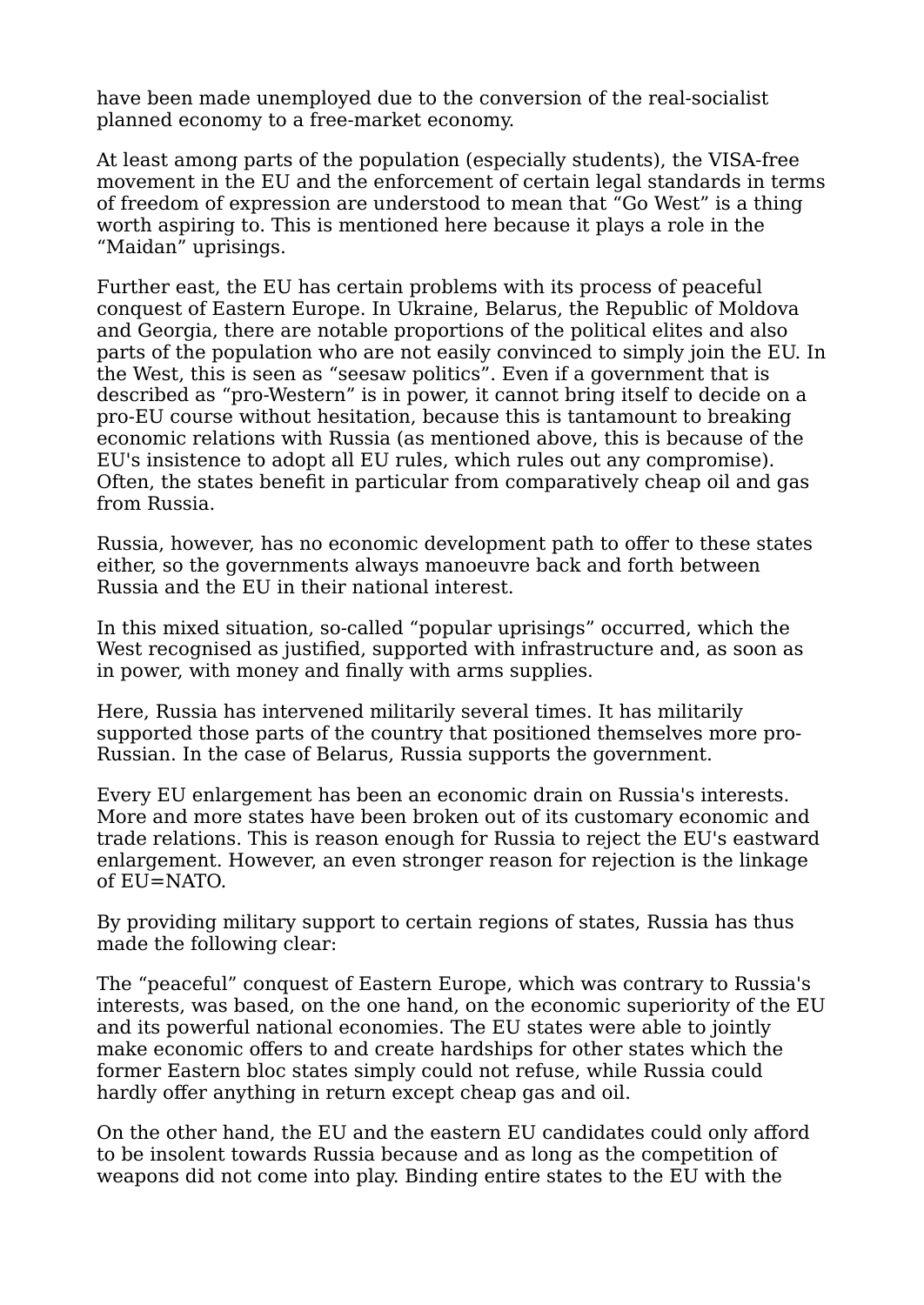help of economic offers and blackmail has always been based on Russia's respect for the freedom of a neighbouring state to do what it wants.

This is the one basis of peace and the security architecture that the EU, in particular, wants in Europe. Only in this way can the EU unfold its "soft power" forcefully.

### **Russia**

With Georgia, Moldova, eastern Ukraine and finally with the annexation of Crimea, Russia has shown the EU what its path of conquest was based on: peaceful progress can only be made if the opponent puts up with impertinence because it refrains from compensating for its economic inferiority with military superiority.

<span id="page-7-0"></span>For a while, Russia just looked on plaintively, but then, with Putin in power, it changed its strategy. Russia does not have an alternative economic bloc concept with which it could bind Eastern Europe to itself again. But Russia has a trump card due to its Soviet history<sup>[1](#page-10-0)</sup> and derives a claim from it: A country - such as Ukraine - must not consolidate its own security at the expense of the interests of another state - i.e. Russia.

This principle is the Russian peace order and security architecture for Europe, which is diametrically opposed to the European and NATO order. Russia has a realistic assessment of who to talk to about it: the US.

### **USA**

On the one hand, the US pursues an economic policy concept similar to that of the EU, only on a global scale: based on its economic potency (especially as the issuer of the world money US Dollar), it makes offers to the world of states and manoeuvres them into predicaments so that they adopt free trade rules (institutionalised in the World Trade Organisation). Free trade, the US was sure, would create good growth conditions for US capital in the world and thus always produce US superiority in global competition.

Where sovereign states shunned any dialogue on the economic use of their territory on principle grounds (this is what the former Eastern bloc did), the US threatened or went to war to force a change in the *reason of state* there. Thus the following equation has become the reason of state for the US: To enforce rules in the world of states that ensure the superiority of US capital, we must at the same time be the militarily superior power. $\frac{2}{3}$  $\frac{2}{3}$  $\frac{2}{3}$ 

<span id="page-7-1"></span>In this respect, after the disappearance of the former Eastern bloc, there was a completely different view on the European EU enlargement efforts: They are good because they help to weaken a major disruptive factor: the military world power Russia, the currently only country that still has so much military capacity that a war against it could not be won without immense collateral damage.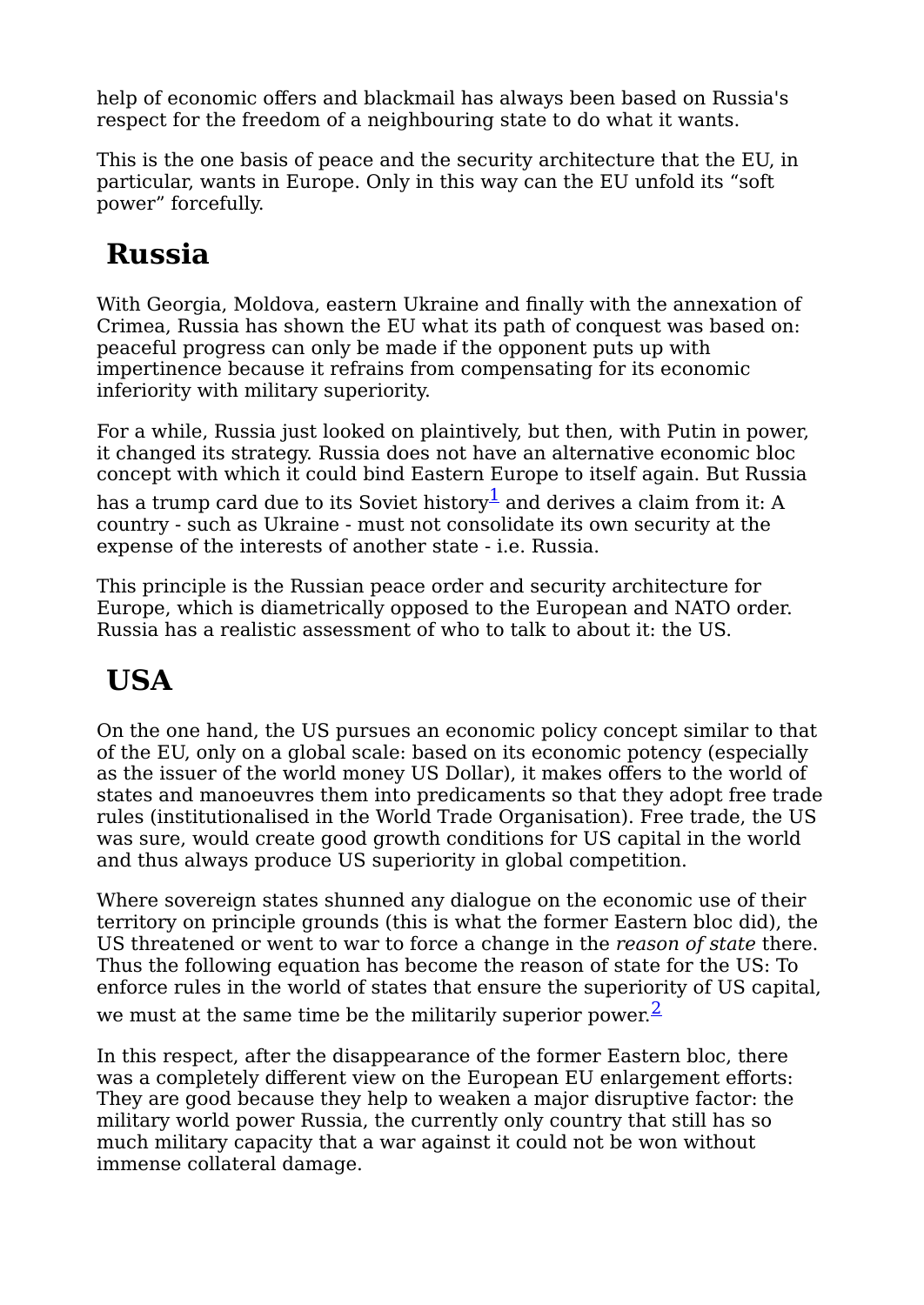#### **Side note on the different policies of US presidents**

Obama called Russia a "regional power". This, of course, was not a true statement but expressed a claim of what should be the right status for Russia; a status the US should bring about.

Trump took a different view. For him, the EU, and Germany in particular, was an opponent because they would not reproduce the economic superiority of the US without difficulty, but would undermine it. Germany, he said, was shamelessly exploiting the rules that the US had set for itself. Militarily, too, Germany would contribute nothing. Thus, he took the following line: Let Europe deal with its own land grabbing to the east. No more US taxes will be wasted on this. They are needed above all in the fight against China. This line is now adopted by US Republicans.

Of course, US military capabilities have also been significantly developed under Trump's rule, and so Biden can immediately put the old line on Russia back on the agenda: "NATO remains firmly committed to the fundamental principles and agreements underpinning European Security."<sup>[3](#page-10-2)</sup>

### <span id="page-8-0"></span> **USA and EU**

The EU needs NATO for its programme of conquest, and this essentially means it needs the US. For its programme of undisputed military superiority, the US needs EU enlargement as a means of weakening Russia. This identity of interests results in joint appearance and action.

In principle, however, the EU was always intended as a means for the member states (especially the central powers Germany and France) to emancipate themselves from the US in the long term. In this respect, there is currently an unpleasant side for Germany and France: as soon as EU enlargement involves military issues against Russia, the ability to act lies entirely with the US. The US then sets the pace - this was noticeable with Trump and is now noticeable with Biden.

Beneath the joint project – no compromises with Russia on the EU's eastward enlargement – lurks the inconvenience: control over the escalation with Russia is not in European hands at all.

This contradiction of the EU project then gives rise to the relative disagreements in the NATO alliance:

- Macron says that Russia's security interests can also be understood. At the same time, France is the largest arms supplier to Ukraine and never tires of emphasising that Europe (under French leadership) must become militarily independent from the USA.
- Germany does not want to supply "offensive weapons" to Ukraine and would prefer to keep Nord Stream 2 out of the threatened economic sanctions. The EU is the central power base for Germany as a global economic power. However, Germany does not like the fact that the USA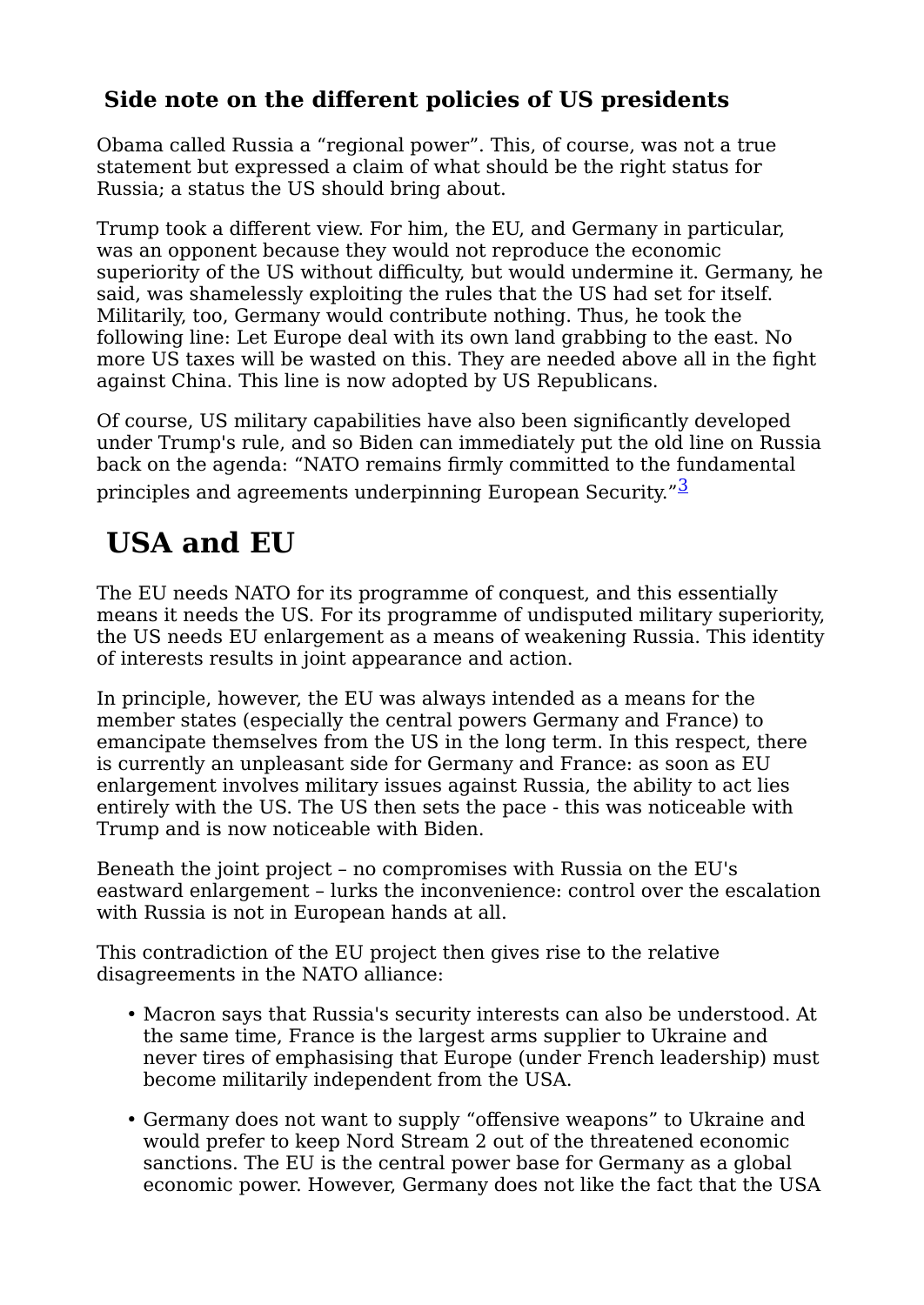and France are pushing to secure the EU militarily in their own way because then the claim to leadership does not lie with Germany.

- The US already warned last year of an imminent Russian invasion on the occasion of a Russian manoeuvre on the border of Ukraine. Currently (January/February 2022) there is a constant barrage of immediate war warnings. French and German politicians consider this to be "exaggerated", but gradually the position is being adopted.
- Every geopolitical question of superiority and subordination branches out further. When the US is interfering more, Poland and the Baltic states see an opportunity to make it clear to Germany and France: Within the EU, you want to be leading powers, but we do not recognise that in principle.
- Britain has longstanding ties with the US, more than Germany and France. This position has always been an attempt to change the question of hegemony in Europe more in favour of the UK. With Brexit, the UK is following this strategy more forcefully and is acting as an instigator against Russia.

### **Now what?**

Russia, Germany and the USA are states that derive their power from their national economies. To improve these and to use foreign countries for this purpose, they enter into international treaties at the expense of the interests of other states. Therefore, these treaties (and corresponding alliances) have to be secured militarily. These clashes of interests rise to the level of competition of arms, which in turn implies that the military alliances have to be secured by force. This is the general reason for the escalating war situation in Ukraine. It is a proxy theatre for rights in the world that the states claim for themselves and want to have recognised by the adversaries. Here, the opponents do not differ from each other, and partisanship is completely out of place. On the other hand, there is a lot to be said against societies whose mode of production requires attempting the subordination of foreign states.

For the German liberal audience, which currently is particularly loud when it comes to agitation against Russia and partisanship for the German point of view, we would like to stress once more:

A German government (regardless of the coalition) that boasts that the German economy is once again the world champion somewhere or is to become one, has or is striving for technological leadership, plans with entire world regions as raw material suppliers for the new hydrogen strategy, wants to place the Euro as world money – such a government knows that it can only achieve this against China and the USA with the EU. The universally esteemed former Chancellor Merkel declared:

"If the Euro fails, Europe fails (…) I say that we would be damaged in the medium and long term. We would be damaged in the sense